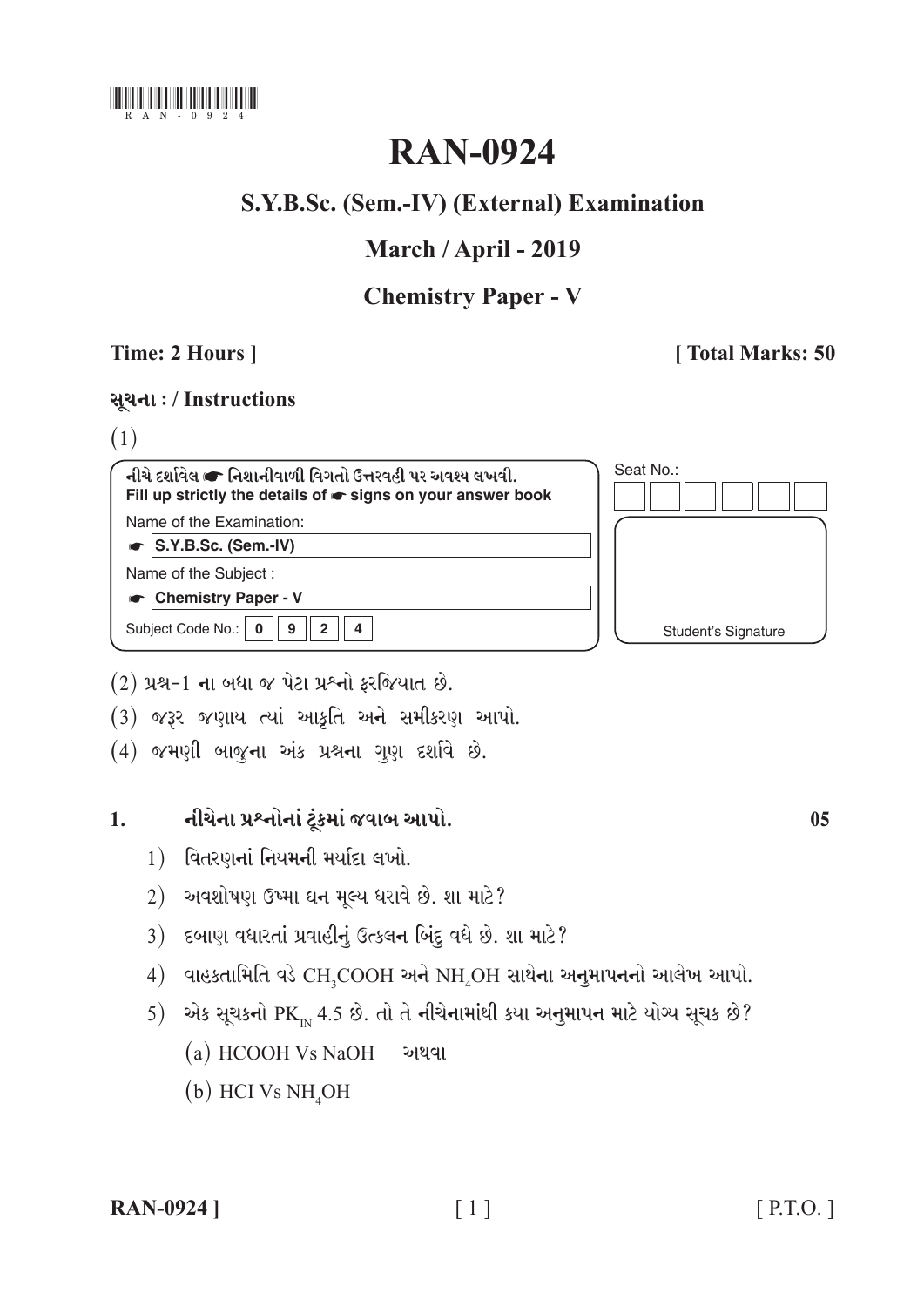#### નીચેનામાંથી કોઈપણ ત્રણના જવાબ આપો.  $2.$

- 1) અધિશોષણ અને અવશોષણ વચ્ચેનો તકાવત વર્ણવો.
- 2) લેન્ગમુર અધિશોષણ આઈસોથર્મ સમીકરણ મેળવો.
- 3) નન્સ્ટના વિતરણનો નિયમ સમજાવી, રાસાયણિક ગતિને આધારે તેની તારવણી કરો.
- 4) વિતરણ નિયમમાં નિષ્કર્ષણ વિધિની ઉપયોગીતા વર્ણવો.
- 5) પાણી અને ક્લોરોફોર્મ વચ્ચે કાર્બનિક દ્રાવ્યના વિતરણ માટે નીચેના પરિણામો પ્રાપ્ત થયા.

જલીય સ્તર:  $0.0160$ 0.0237 ક્લોરોકોર્મ સ્તર : 0.3380 0.7530 દ્રાવ્યની ક્લોરોફોર્મમાં આણ્વિક સ્થિતિ નક્કી કરો.

#### નીચેનામાંથી કોઈપણ ત્રણના જવાબ આપો.  $3.$

- 1) વોન્ટ-હોક આઈસોથર્મ સમીકરણ ઉપજાવો.
- 2) કલેપીરોન-ક્લોસિયસનું સંકલનીય સ્વરૂપનું સમીકરણ મેળવો.
- 3) ગીબ્સ શક્તિ માટે  $G = G^{\circ} + RT \ln P$  સમીકરણ ઉપજાવો.
- $4)$  એક વાતાવરણના દબાણે રાખેલું એક કાર્બનિક સંયોજનનું ઉત્કલન બિંદુ 33.5 °C છે. જો દબાણ 700 mm Hg કરવામાં આવે તો તેનું ઉત્કલન બિંદુ શોધો. (આપેલ:  $\Delta Hv = 369.86$  જૂલ ગ્રામ<sup>-1</sup>, R = 8.314 જૂલ કે<sup>-1</sup> મોલ<sup>-1</sup>, સંયોજનનો

અણુભાર = 74 ગ્રામ મોલ<sup>-1</sup>)

5) પાણી માટે મોલલ ઉન્નયન અચળાંક 0.56°C પ્રતિ કિ.ગ્રા. પાણી છે. 6.0 ગ્રામ યુરિયા  $(m = 60)$  200 ગ્રામ પાણીમાં ઓગાળતા બનતા દ્રાવણનું ઉત્કલન બિંદુ ગણો.

#### નીચેનામાંથી કોઈપણ ત્રણના જવાબ આપો.  $\overline{4}$ .

- 1) એસિડ-બેઈઝ સૂચકો એટલે શું? યોગ્ય ઉદાહરણો લઈ ઓસ્વાલ્ડનો સિધ્ધાંત સમજાવો.
- 2) સૂચક ઘાતાંક અને સૂચકના ઉપયોગી PH વિસ્તાર પર નોંધ લખો.
- 3) વાહકતામિતિય અનુમાપન એટલે શું? વાહકતા અનુમાપનમાં કઈ કાળજી લેશો? સોડિયમ ક્લોરાઈડનું સિલ્વર નાઈટ્રેટ સામે વાહકતામિતિય અનુમાપન સમજાવો.
- 4) વાહકતામિતિય અનુમાપનનાં પ્રકાર જણાવો. પ્રબળ એસિડ અને નિર્બળ બેઈઝ વચ્ચેનું વાહકતામિતિય અનુમાપન સમજાવો.
- $0.01$  M NH CI ના દ્રાવણમાં જળ વિભાજન અચળાંક અને જળવિભાજન અંશ ગણો.  $5)$  $(Kb = 1.80 \times 10^{-5}, Kw = 1.0 \times 10^{-14})$

### **RAN-0924** ]

[Contd.]

15

15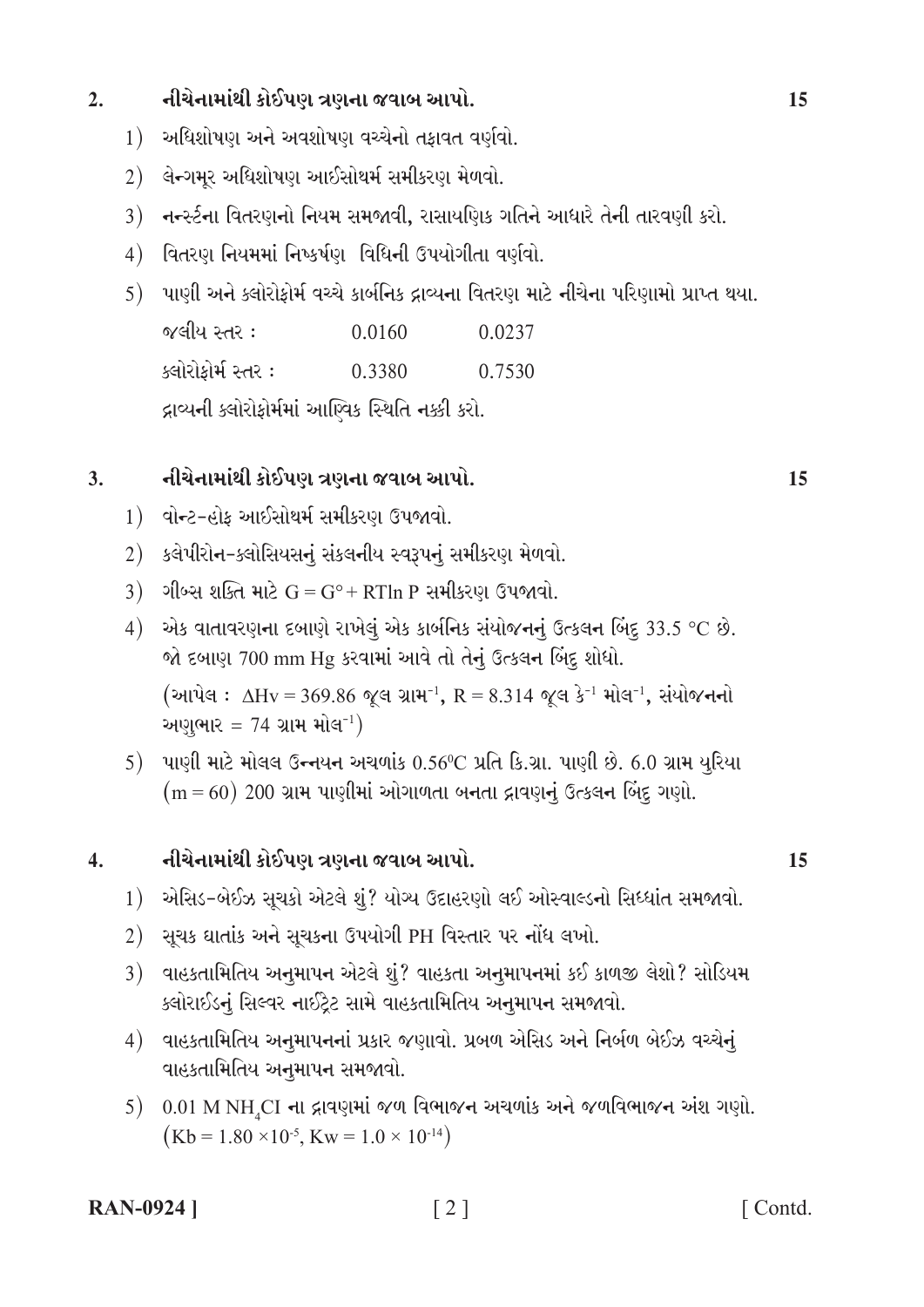# **English Version**

# **Instructions**

- (1) As per the instruction no. 1 of page no. 1
- (2) All Subquestions of question no. 1 are compulsory.
- (3) Give diagrams and equations wherever necessary.
- (4) Figures to the right indicate marks of the question.

### **1. Answer the following question in brief: 5**

- a) Write the limitation of distribution law.
- b) Heat of absorption has positive value. Why?
- c) On increasing the pressure , the boiling point of liquid is increased. Why?
- d) Give the graph of  $CH_3COOH$  with NH<sub>4</sub>OH titration by conductometry.
- e) The  $PK_{IN}$  of an indicator is 4.5, then it is an appropriate indicator for which of the following:
- (a) HCOOH Vs. NaOH or (b) HCL Vs.  $NH<sub>4</sub>OH$ .

### **2. Answer any THREE of the following: 15**

- a) Describe difference between adsorption and absorption.
- b) Obtain equation for Langmuir adsorption isotherm.
- c) Explaining Nernst distribution law, derive it by chemical kinetic consideration.
- d) Describe the utility of process of extraction in distribution law.
- e) For the distribution of an organic solute between water and chloroform, the following result were obtained.

| Aqueous layer:     | 0.0160 | 0.0237 |
|--------------------|--------|--------|
| Chloroform layer : | 0.3380 | 0.7530 |

Determine the molecular state of the solute in chloroform.

### **3. Answer any THREE of the following: 15**

- a) Obtain the Vant- Hoff isotherm equation.
- b) Obtain integration form of the Clapeyron Clausius equation.
- c) Derive an equation  $G = G^{\circ} + RT \ln P$  for Gibb's energy.

| <b>RAN-0924</b> 1 |  | $[$ P.T.O. |
|-------------------|--|------------|
|-------------------|--|------------|